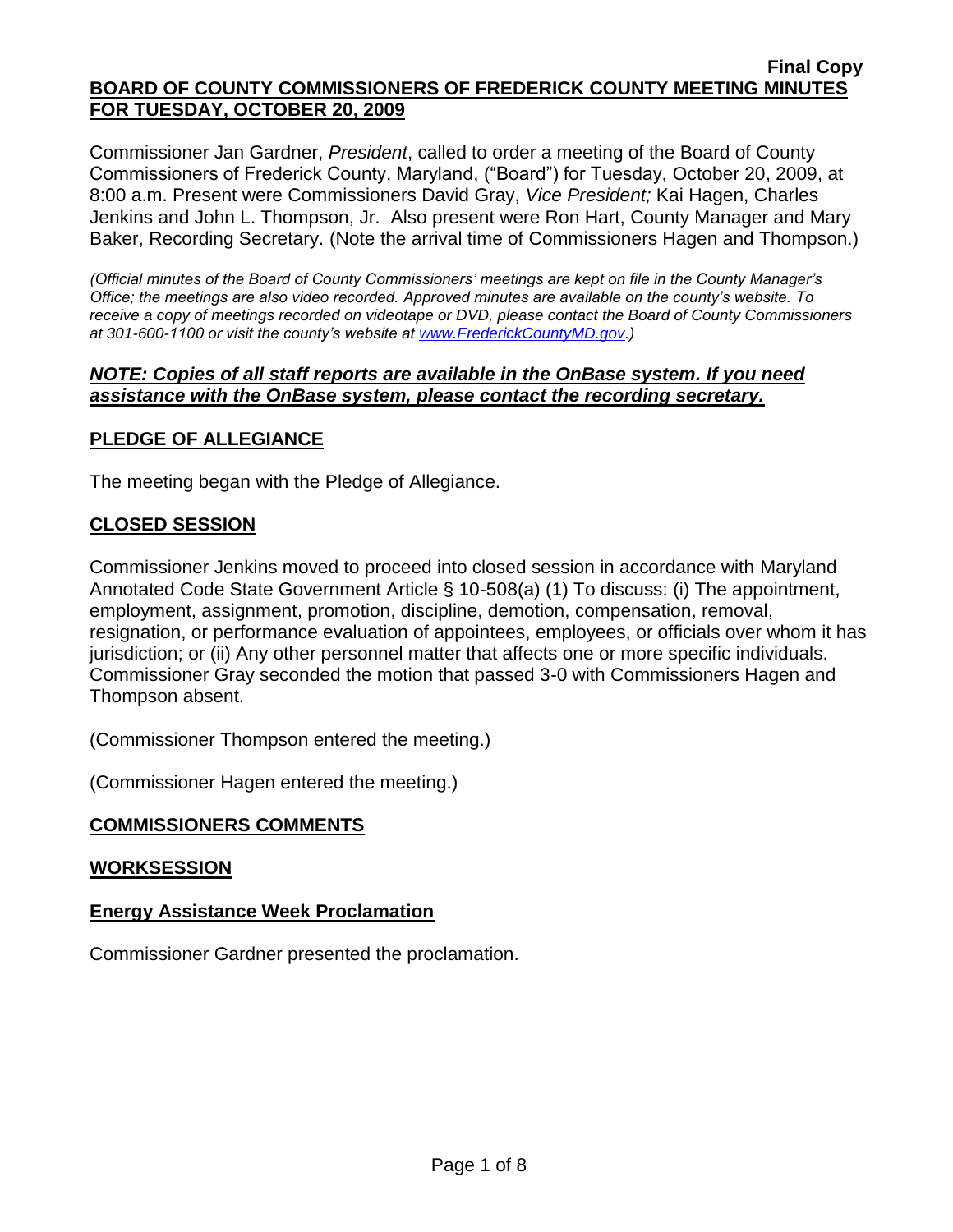# **Installment Purchase Program (IPP) - Owner's Lot Request (James Baker) - Anne Bradley, Planning Division**

Ms. Bradley presented the IPP regarding a lot exclusion of 1-2 acres to build a house on the James Baker property consisting of 188.63 acres located on the north and south sides of Bridgeport Road, south of Taneytown Pike, in the Thurmont Planning Region.

Commissioner Jenkins moved approval of the IPP request as presented. Commissioner Hagen seconded the motion that passed 5-0.

## **PUBLIC HEARING**

### **Water and Sewerage Amendment Requests - 2009 Summer Cycle - Tim Goodfellow, Planning Division**

A public hearing was held, as duly advertised, to consider amendments to the Frederick County Water and Sewer Plan.

Commissioner Gardner swore in all those who were testifying.

Mr. Goodfellow presented the summer 2009 amendment requests.

Wendy Kearney, Office of the County Attorney; Mike Marschner, Utilities and Solid Waste Management Division; and Eric Soter, Planning Division, also presented relevant information.

# **#WS-09-02 - Board of County Commissioners**

Request: Proposed text change to the Water and Sewerage Plan to provide that any extension and expansion of community water or sewerage systems or multi-use water or sewerage system into land located within a municipal corporation or within a municipal growth area must be consistent with both the county's comprehensive plan and the applicable municipal comprehensive plan.

Recommendation: Planning staff and the Utilities and Solid Waste Management Division (DUSWM) made no recommendation and the Frederick County Planning Commission (FcPc) found the request consistent with the county's comprehensive plan.

Jeff Holtzinger, Mayor, The City of Frederick, commented on the request.

Commissioner Thompson moved to amend the definition of municipal growth area to the following language:

- A municipal growth area as designated on the county's comprehensive plan; or
- An equivalent growth area, growth boundary or annexation limits as designated in a municipal comprehensive plan.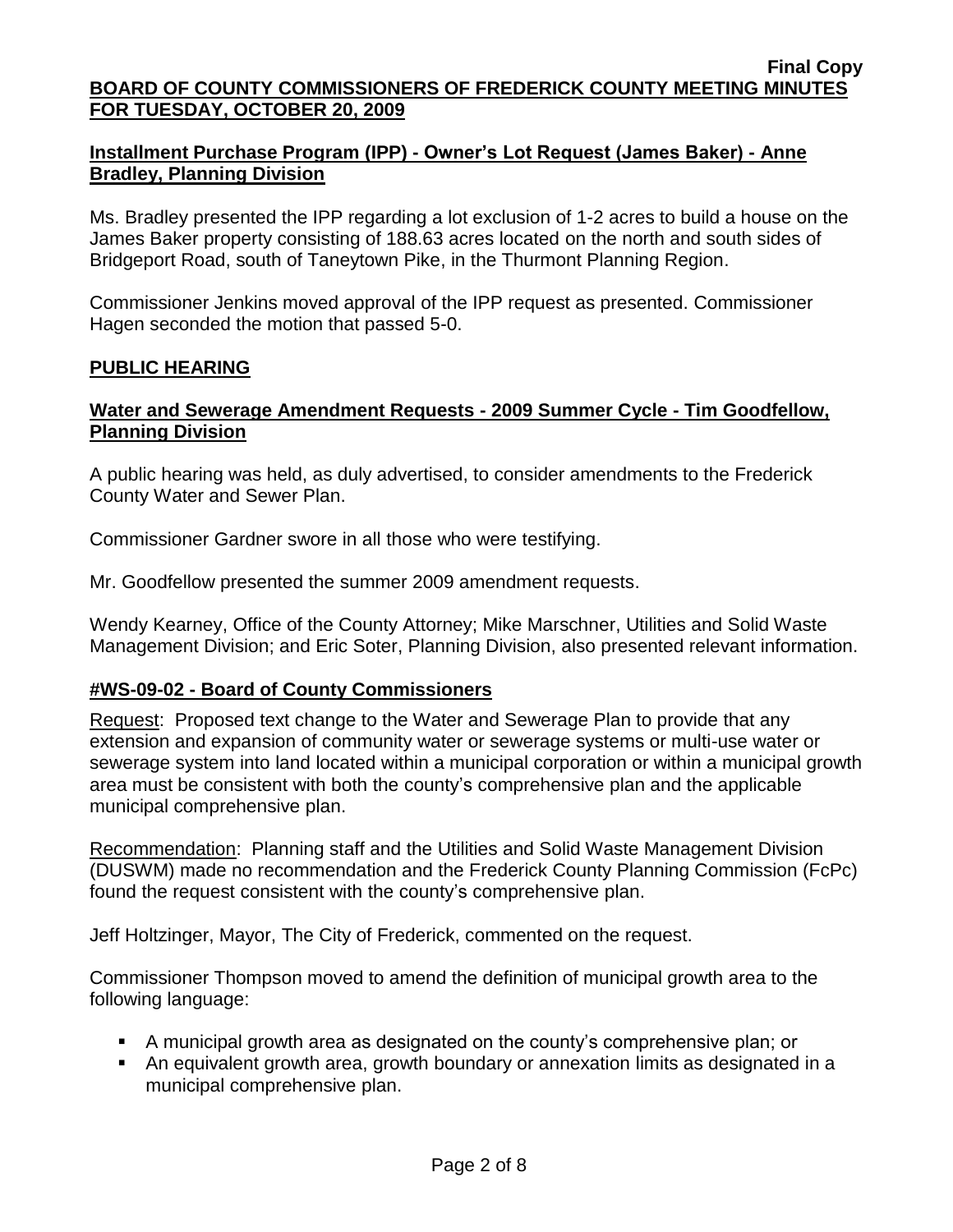Commissioner Jenkins seconded the motion that passed 5-0.

Commissioner Thompson moved to approve the text changes as presented, have the changes proceed through the appropriate process and add a provision to Section 17, Page 16, Line 20 -23, that the amendments take effect prior to approval by the Maryland Department of the Environment (MDE). Commissioner Gray seconded the motion.

Commissioner Hagen offered an amendment for the changes to apply to areas outside the municipalities boundaries that existed prior to these amendments on June 23, 2009.

Commissioner Gardner seconded the amendment to the motion that passed 3-2 with Commissioners Jenkins and Thompson opposed.

Commissioner Gardner offered a substitute motion to:

- table this item and to send a letter in the form of a declaratory ruling to MDE and the Maryland Department Planning (MDP) inquiring how they interpreted the current boundaries;
- to initiate a new text amendment to add criteria to the W-5, S-5 designation for the county to find if it was consistent with the county plan;
- for the MDE and MDP to respond by December 31, 2009; and
- to schedule this issue to come back before the Board on Tuesday, January 5, 2010.

Commissioner Hagen seconded the motion that passed 3-2 with Commissioners Jenkins and Thompson opposed.

(Commissioner Jenkins left the meeting.)

#### **#WS-09-03 - Town of New Market (Tax Map 801, Parcels 3783, 3767, 3828)**

Request: Request reclassification from W-5 Dev. to W-3 Dev.

Recommendation: Planning staff and DUSWM staff approved water classification W-3 for Parcels 3767 and 3828 only; denial of Parcel 3783 to change to W-3. The FcPc found the request consistent with the county's comprehensive plan.

There was no public comment.

Commissioner Gray moved approval of Parcels 3767 and 3828 and denied Parcel 3783. Commissioner Hagen seconded the motion that passed 4-0 with Commissioner Jenkins absent.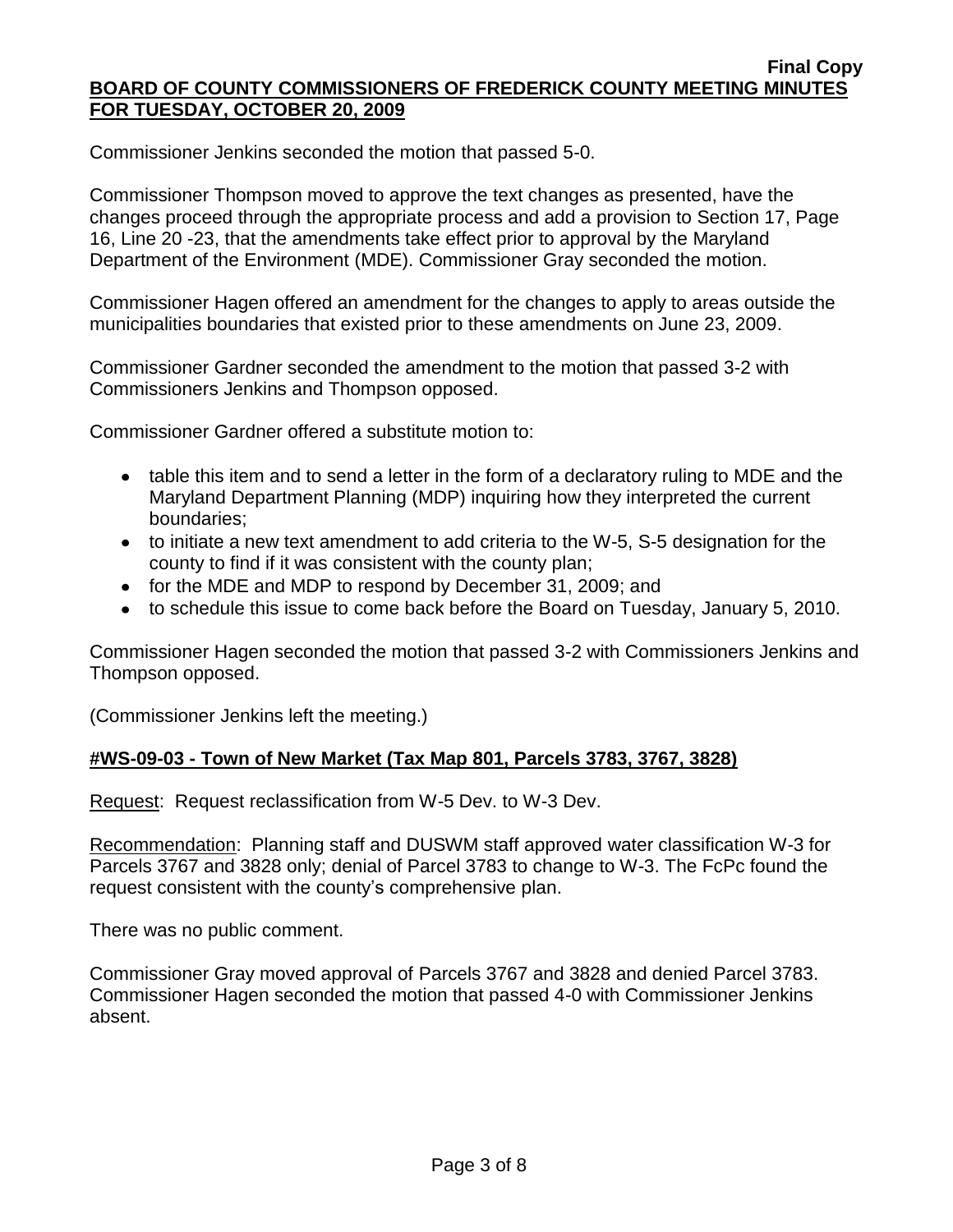## **#WS-09-04 - Eaglehead Community Preservation Corporation (North side Eaglehead Drive, west of Boyers Mill Road, Lake Linganore)**

Request: Request addition of a water booster pump station symbol in the Aspen North Village area.

Recommendation: Planning staff and DUSWM staff approved the map amendment to add water booster pump station symbol. The FcPc found the request consistent with the county's comprehensive plan

M.J. Menton, ECPC Board, commented on the request.

Commissioner Hagen moved approval of #WS-09-04. Commissioner Gray seconded the motion that passed 3-1 with Commissioner Thompson opposed and Commissioner Jenkins absent.

### **#WS-09-05 - St. Ignatius of Loyola Catholic Church (Intersection of MD 80 and Prices Distillery Road, Tax Map 97, Parcel 186)**

Request: Request a multi-use sewer treatment symbol.

Recommendation: Planning staff and DUSWM staff made no recommendation. The FcPc found the request consistent with the Urbana Region Plan.

Matthew Regan, Archdiocese of District of Columbia, St. Ignatius Parish, commented on the request.

(Commissioner Jenkins entered the meeting.)

Commissioner Hagen moved approval of #WS-09-05. Commissioner Gray seconded the motion that passed 3-1-0 with Commissioner Thompson opposed and Commissioner Jenkins abstained.

## **#WS-09-06 - FCD Development, LLC (Northwest Corner of MD 26 and U.S. 15, Tax Map 57, Parcel 321)**

Request: Request reclassification of 37.08 acres from W-5 Dev./S-5 Dev. to W-3 Dev./ S-3 Dev.

Recommendation: Planning staff and DUSWM made no recommendation, the FcPc found the request consistent with the County Comprehensive Plan.

Bruce Dean, Esquire, representing FDC Developers, LLC, and Mr. Zac Kershner, Planner, The City of Frederick, commented on the request.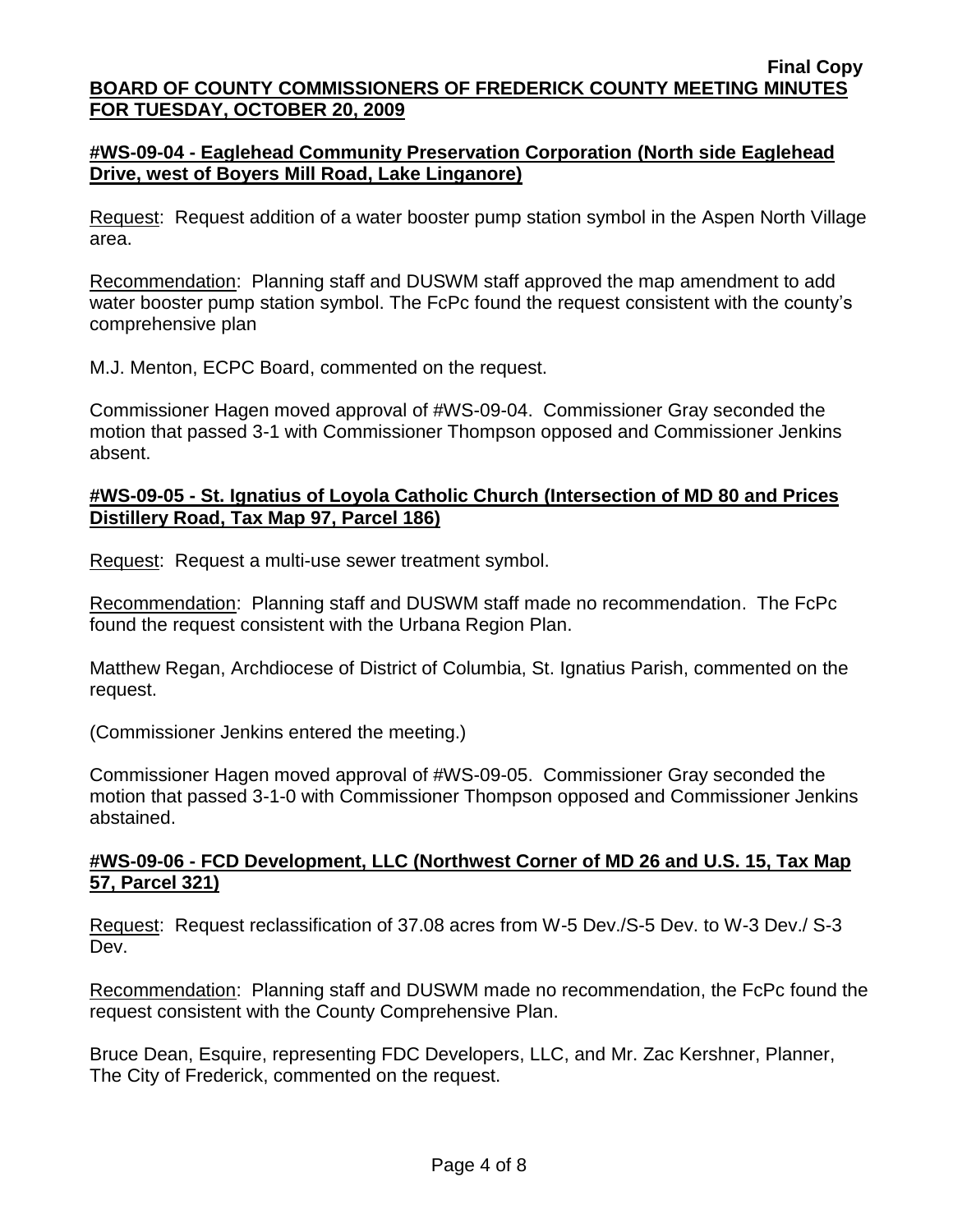Commissioner Jenkins moved approval of #WS-09-06. Commissioner Gray seconded the motion that passed 5-0.

### **WORKSESSION**

### **FY 2009 Annual Report of the Development Road Improvement Fund - John Kroll, Finance Division**

Mr. Kroll presented the FY 2009 annual report of the Development Road Improvement Fund.

This was for information only and required no action by the Board.

The Board directed that in the future this agenda item be placed on the consent agenda for formal approval.

## **ADMINISTRATIVE BUSINESS**

## **Gypsy Moth Survey State Cost Share - Mike Gastley, Finance Division**

Commissioner Hagen moved approval of committing up to \$11,050 for the surveying of nonstate owned land. Commissioner Gray seconded the motion.

Commissioner Thompson moved for the beneficiaries of the spraying to record a conservation easement for no more than 10 years. The motion failed due to lack of a second.

Commissioner Jenkins recommended the county send a letter to the state suggesting next year the cost share survey notice, including an estimation of cost, be sent before the survey begins. The motion passed 4-1 with Commissioner Thompson opposed.

#### **COMMISSIONERS COMMENTS**

Commissioner Thompson noted a political statement came in the form of a demand that the county attorney provide the municipality with legal advice.

Commissioner Jenkins noted Thursday night he attended the annual dance by The Arc of Frederick County, Inc. and commented how the budget cuts were affecting the mentally and physically disabled.

#### **PUBLIC COMMENTS**

None.

#### **QUESTIONS – PRESS**

None.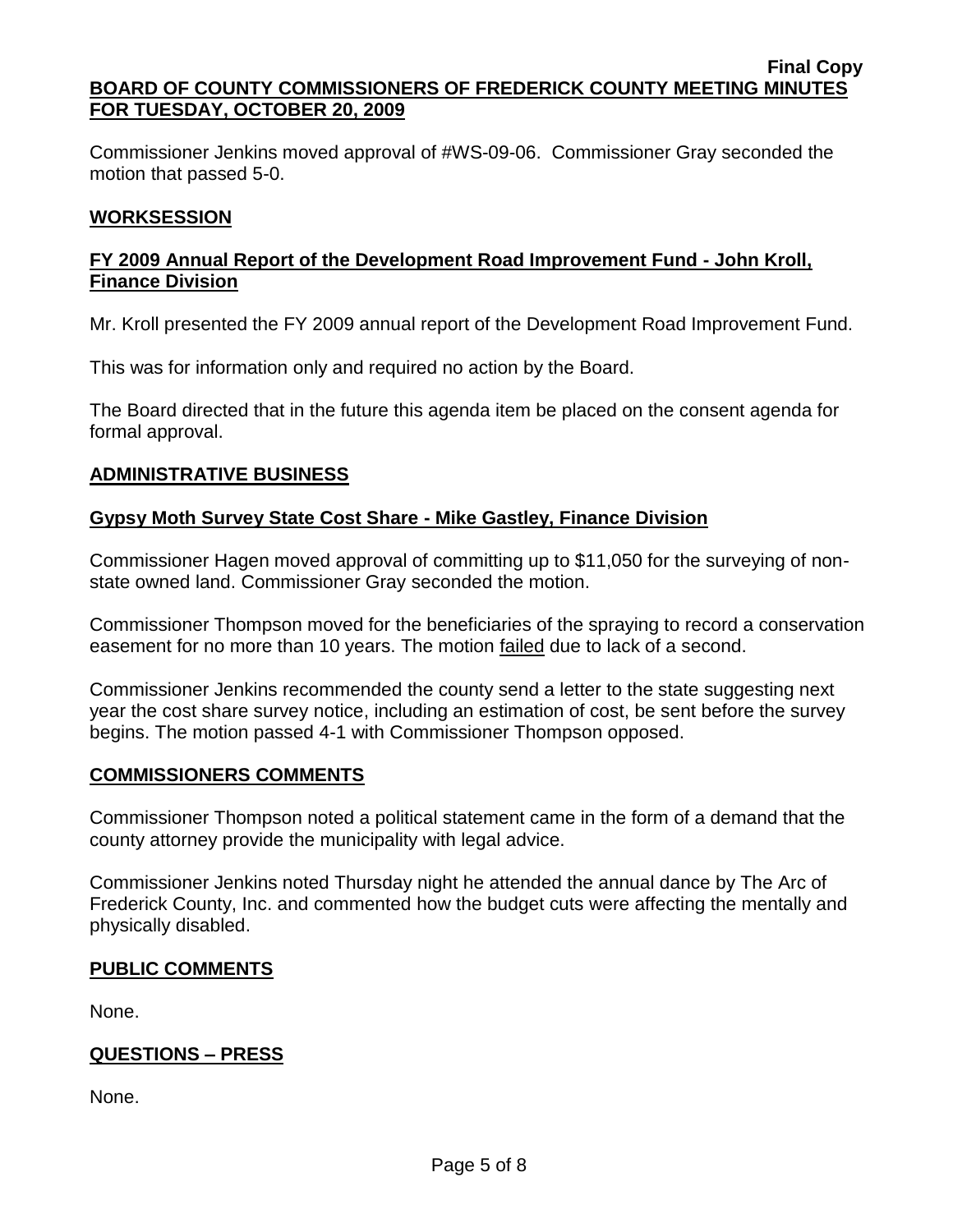# **ADJOURN**

The meeting adjourned at 12:45 p.m.

Mary E. Baker Recording Secretary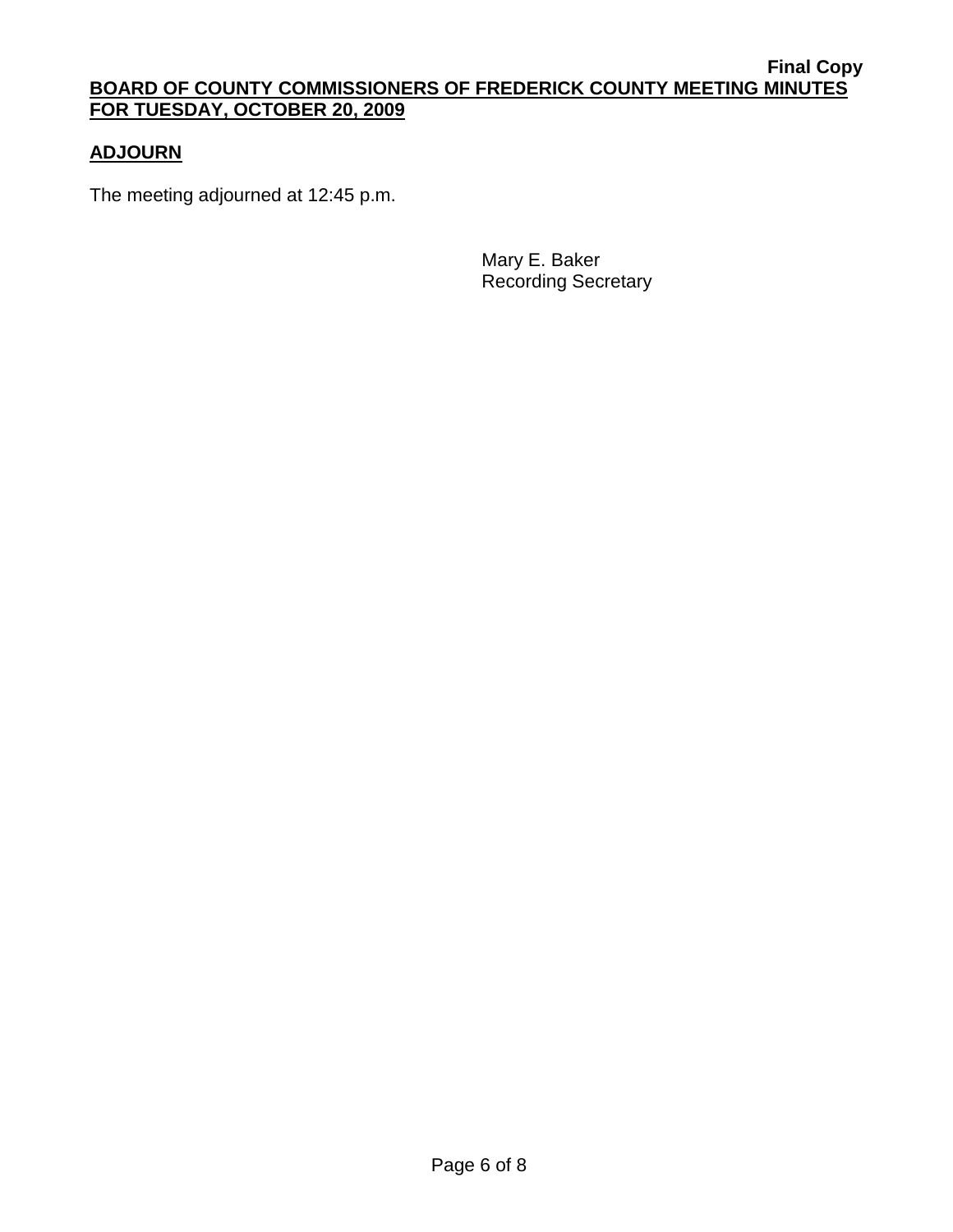## **FORM OF STATEMENT FOR CLOSING THE MEETING OF TUESDAY, OCTOBER 20, 2009**

# **STATUTORY AUTHORITY TO CLOSE SESSION**

#### **State Government Article §10-508(a):**

(1) To discuss: (i) The appointment, employment, assignment, promotion, discipline, demotion, compensation, removal, resignation, or performance evaluation of appointees, employees, or officials over whom it has jurisdiction; or (ii) Any other personnel matter that affects one or more specific individuals.

#### **Motion:**

Commissioner Jenkins moved to proceed into closed session in accordance with Maryland Annotated Code State Government Article § 10-508(a) (1) To discuss: (i) The appointment, employment, assignment, promotion, discipline, demotion, compensation, removal, resignation, or performance evaluation of appointees, employees, or officials over whom it has jurisdiction; or (ii) Any other personnel matter that affects one or more specific individuals. Commissioner Gray seconded the motion that passed 3-0 with Commissioners Hagen and Thompson absent.

#### **Topic to be Discussed:**

To discuss the personnel implications of budget shortfalls on specific employees.

Mary E. Baker Recording Secretary